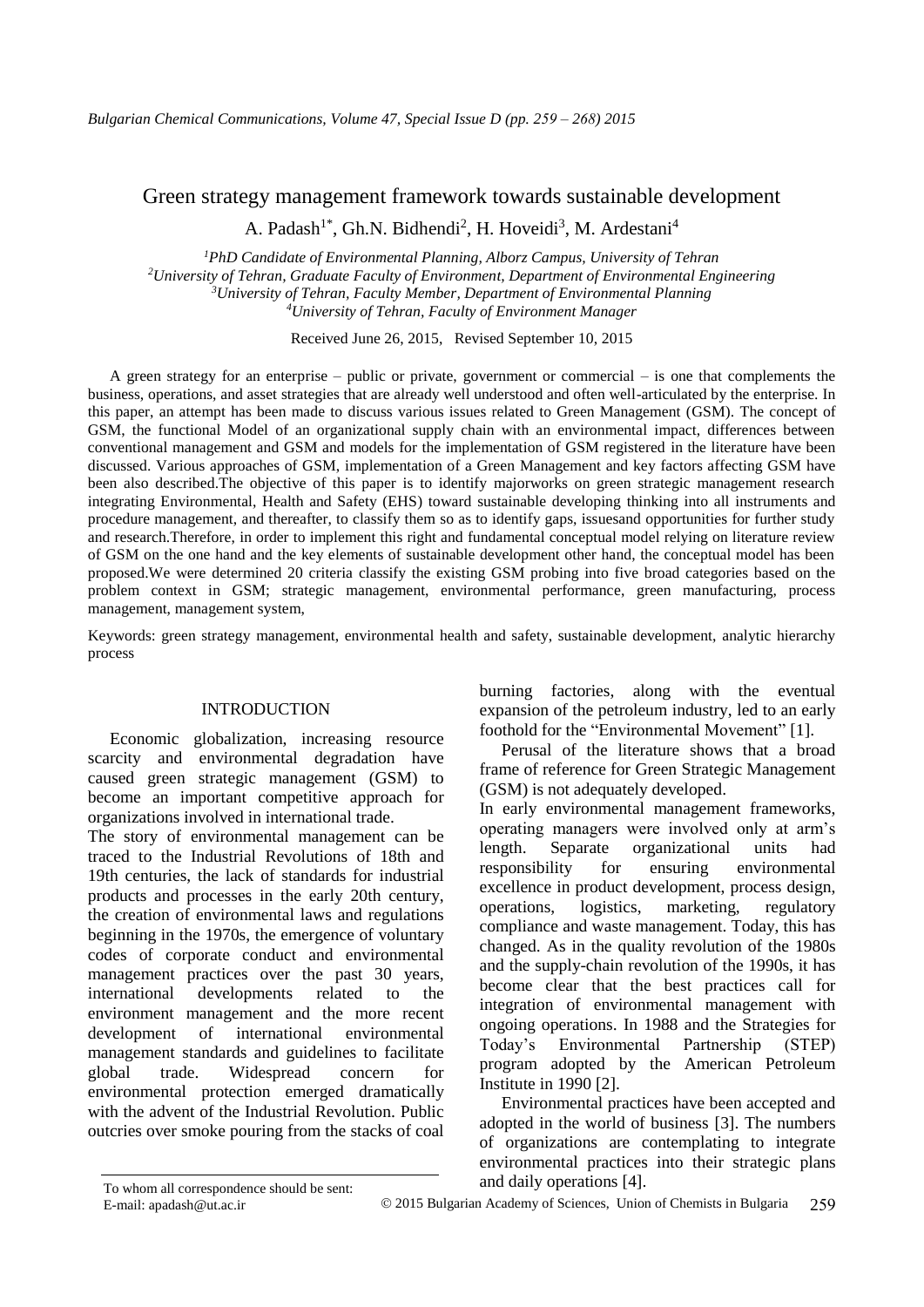Increasing government regulations and stronger public mandates for environmental accountability have brought the green issues high on the strategic planning agenda of manufacturing firms [5].

Green strategic management (GSM) adds 'green' component to the conventional procedures by including practices like green operations, green design, green manufacturing, reverse logistics and waste management [6].

Strategic planning in GSM context means the identification of relevant goals and specification of long term plans for managing those goals [7].

### DIFFERENCE BETWEEN CONVENTIONAL STRATEGIC MANAGEMENT, ENVIRONMENTAL MANAGEMENT SYSTEM AND GREEN STRATEGIC MANAGEMENT

Strategic management involves the formulation and implementation of the major goals and initiatives taken by a company's top management on behalf of owners, based on consideration of resources and an assessment of the internal and external environments in which the organization competes [8].Conventional Strategic Management usually concentrated on economy and control of the final product but seldom considers its ecological effects [3].

Environmental management system (EMS) refers to the management of an organization's environmental programs in a comprehensive, systematic, planned and documented manner. It includes the organizational structure, planning and resources for developing, implementing and maintaining policy for environmental protection. More formally, EMS is "a system and database which integrates procedures and processes for training of personnel, monitoring, summarizing, and reporting of specialized environmental performance information to internal and external stakeholders of a firm." [9].

Green strategic management is an experimental tool, which can be used to evaluate alternative long term strategies ("what-if" analysis) using total supply chain profit as measure of strategy effectiveness [10].

# Green Strategy Management Defined

A green strategy for an enterprise – public or private, government or commercial – is one that complements the business, operations, and asset strategies that are already well understood and often well-articulated by the enterprise. A green strategy fundamentally helps an enterprise make decisions that have a positive impact on the environment. The

principles that form the basis of a green strategy should lead a business to make decisions based on solid business logic and make good business sense [11].

For the purpose of this paper, GSM is defined as 'integrating environmental, health and safety (EHS) toward sustainable developing [12] thinking into all instruments and procedure management, including product design, material sourcing and selection, manufacturing processes, delivery of the final product to the consumers as well as end-of-life management of the product after its useful life'. We specifically focus on key performance indicators (KPI) and mathematical modelling aspects in order to facilitate further study and research.

### RESEARCH METHODOLOGY

The objective of this paper is to identify major works on green strategic management research integrating Environmental, Health and Safety (EHS) toward sustainable developing [12] thinking into all instruments and procedure management, and thereafter, to classify them so as to identify gaps, issues and opportunities for further study and research. A literature review seems to be a valid approach, as it is a necessary step in structuring a research field and forms an integral part of any research conducted [13]. This helps to identify the conceptual content of the field [14] and guides towards theory development. Therefore, in order to implement this right and fundamental conceptual model relying on literature review of GSM on the one hand and the key elements of sustainable development other hand, the conceptual model has been proposed.

The compulsory requirement for GSM conceptual selection model should be structure in a way which could be handle it with MCDM appropriately in future.

There are several MCDM methods which have been developed, such as the Elimination and Choice Translating Reality (ELECTRE), the Technique for Order Preference by Similarity to Ideal Solution (TOPSIS), Analytic Network Process (ANP) and the Analytic Hierarchy Process (AHP). But these methods do not deal with the interdependences among elements. For dealing with the interdependences among elements, the ANP as a new MCDM method was proposed by Saaty (1996) [15]. Therefore, from the viewpoint of Kinosita [16], the ANP may simply be differentiated into two practical kinds of models: the Feedback System model and the Series System model (similar to the AHP model). In the Feedback System model, clusters link one by one in turn as a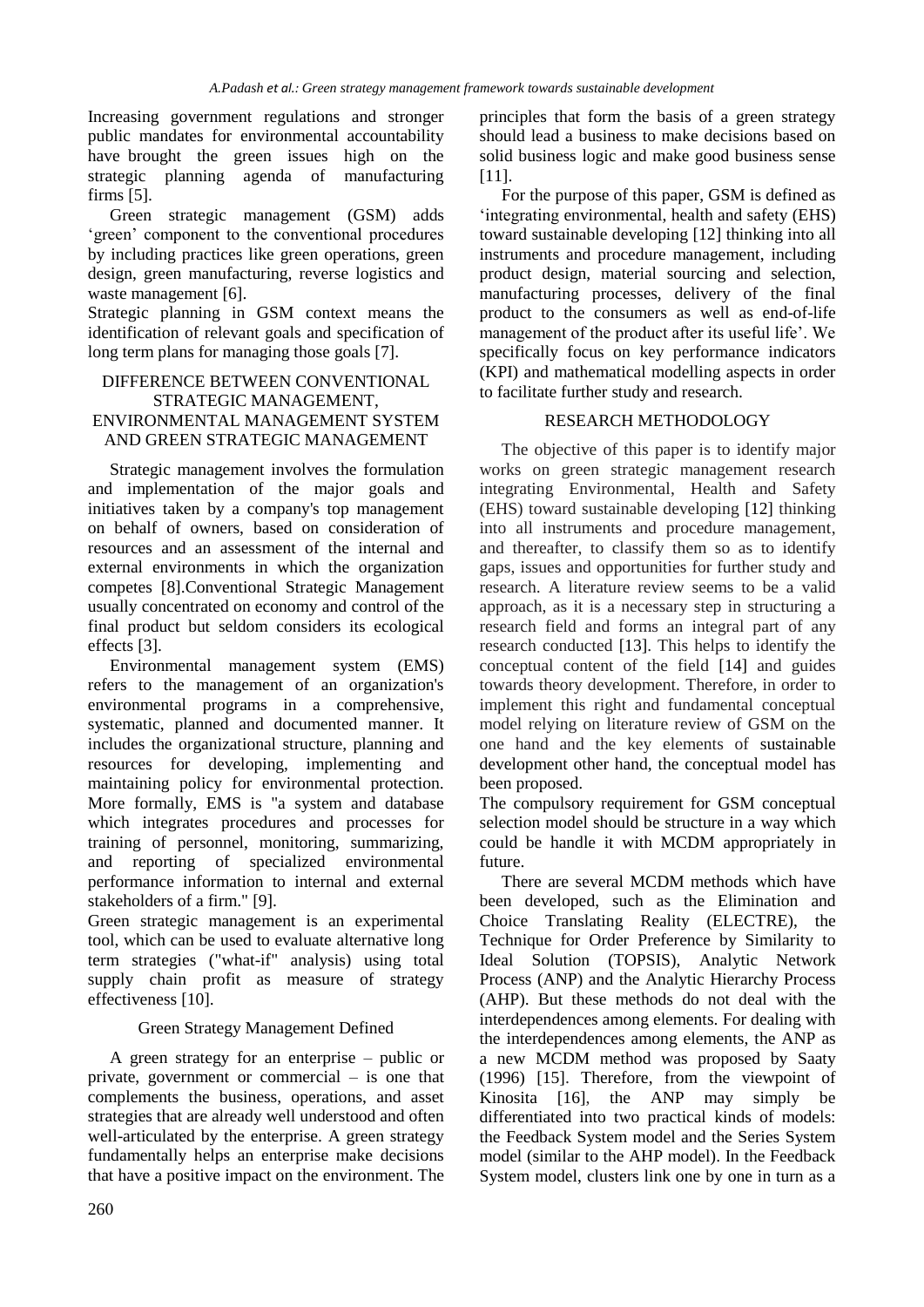network system. This kind of model can capture effectively the complex effects of interplay in human society, especially when risk and uncertainty are involved [17].

 However, it is usually hard to obviate the possibility of interactions within the criteria cluster. Thus, this paper suggests a modified Feedback System model (Fig. 1) that allows interdependences within the criteria cluster, in which the looped are signifies the inner dependences.



**Fig. 1.** Modified feedback system model (Proposed Model).

#### DISCUSSION

#### *Models of Sustainable Development in literature*

*Model 1: Sustainable Development Basic Model:* The man is the main pivot in the sustainable development. Possibility, Planning and implementation of any project should consider many aspects. Sustainable development has been described in terms of three dimensions (Fig.2), domains or pillars. In the three-dimension model, these are seen as "economic, environmental and social" or "ecology, economy and equity" [18] this has been expanded by some authors to include a fourth pillar of culture, [19-20] institutions or governance [19].

Thus, the national and international standards ought to be generated [12].

*Model 2: Sustainable Development Extended Model:* Working with a different emphasis, some researchers and institutions have pointed out that a fourth dimension should be added to the dimensions of sustainable development, since the triple-bottom-line dimensions of economic, environmental and social do not seem to be enough to reflect the complexity of contemporary society.

The Circles of Sustainability approach distinguishes the four domains (Fig.3.) of economic, ecological, political and cultural sustainability [19].

Other organizations have also supported the idea of a fourth domain of sustainable development. The Network of Excellence "Sustainable Development in a Diverse World" [21] sponsored by the European Union, integrates multidisciplinary capacities and interprets cultural diversity as a key element of a new strategy for sustainable development.



**Fig. 2.** Scheme of sustainable development: at the confluence of three constituent parts [22].



Fig. 3. Circles of sustainability [23]

The growing importance of GSM is driven mainly by the escalating deterioration of the environment, e.g. diminishing raw material resources, overflowing waste sites and increasing levels of pollution. However, it is not just about being environment friendly; it is about good business sense and higher profits. In fact, it is a business value driver and not a cost centre [24].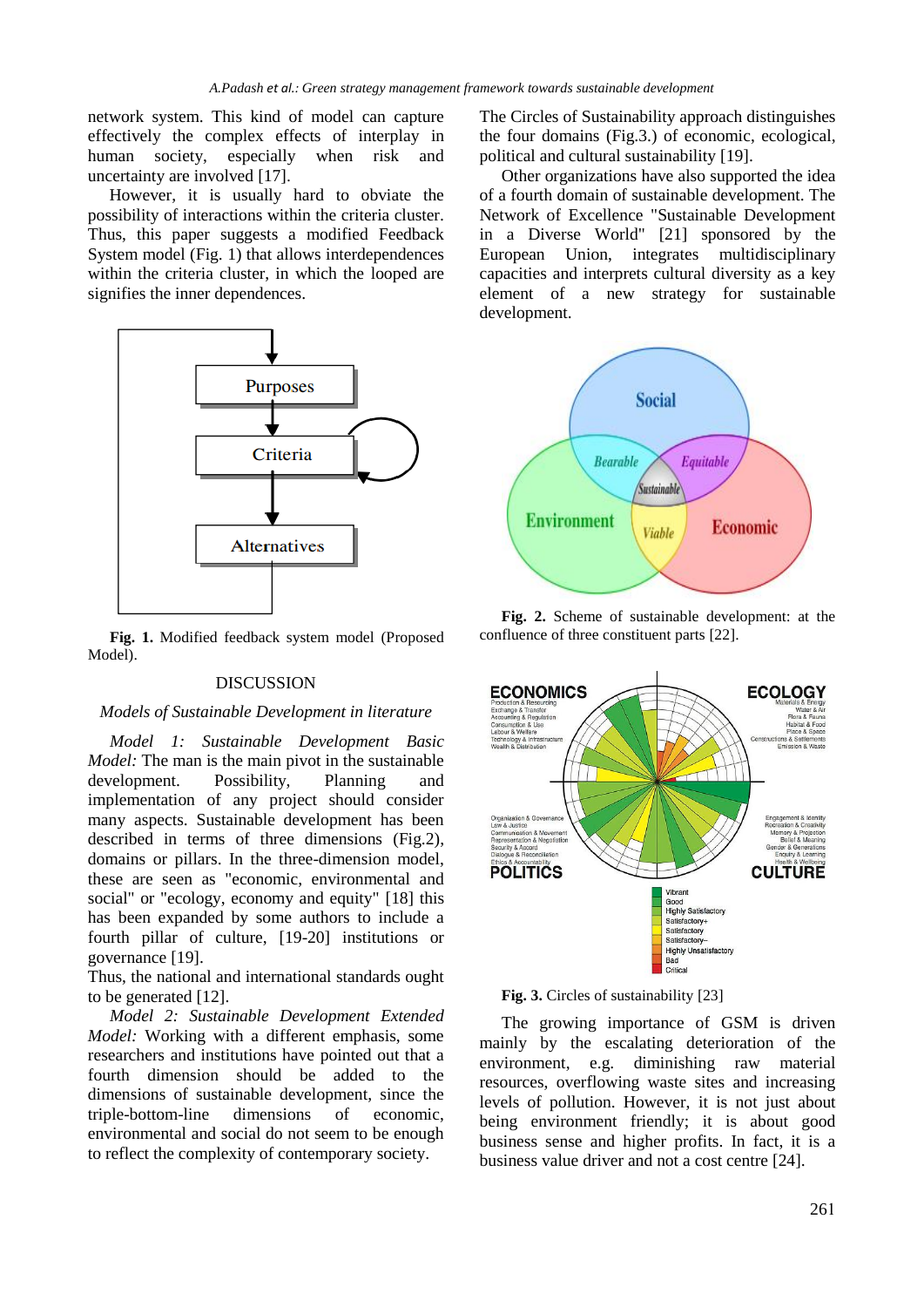Sufficient literature exists about various aspects and facets of GSM. Comprehensive reviews on green design [25], issues in green manufacturing and product recovery [26-27], supply management capabilities [28], industrial ecology and industrial ecosystems [29-30-31-32-33] have been published. In addition, Arimura [34] indicate that facilities with environmental management systems (EMS) certified to ISO 14001 are 40% more likely to assess their suppliers' environmental performance and 50% more likely to require that their suppliers undertake specific environmental practices and Babiak and Trendafilova [35] discuss on corporate social responsibility and environmental management as a key elements of GSM.

### *Models of implementation of green strategic management in literature*

Different concepts and models related to environmental issues have been suggested by different researchers. Some of them are briefly described hereunder:

### *Model 1: Environmental management system (EMS) Model*

An EMS follows a Plan-Do-Check-Act, or PDCA, Cycle (Fig. 4). The diagram shows the process of first developing an environmental policy, planning the EMS, and then implementing it. The process also includes checking the system and acting on it. The model is continuous because an EMS is a process of continual improvement in which an organization is constantly reviewing and revising the system [36].

This is a model that can be used by a wide range of organizations — from manufacturing facilities to service industries to government agencies. An EMS can also be classified as:

- A system which monitors, tracks and reports emissions information, particularly with respect to the oil and gas industry. EMSs are becoming webbased in response to the EPA's mandated greenhouse gas (GHG) reporting rule, which allows for reporting GHG emissions information via the internet.

- A centrally controlled and often automated network of devices (now frequently wireless using z-wave and zigbee technologies) used to control the internal environment of a building. Such a system namely acts as an interface between end user and energy (gas/electricity) consumption.



### **Fig. 4.** PDCA Cycle [37].

### *Model 2: ISO 14001*

ISO 14001 sets out the criteria for an Environmental Management System (EMS). It does state requirements for environmental performance, but maps out a framework that a company or organization can follow to set up an effective EMS. It can be used by any organization that wants to improve resource efficiency, reduce waste, and drive down costs. Using ISO 14001 can provide assurance to company management and employees as well as external stakeholders that environmental impact is being measured and improved [38].

### *Model 3: Eco-management and audit scheme*

The Eco-Management and Audit Scheme (EMAS) is a voluntary environmental management instrument, which was developed in 1993 by the European Commission. It enables organizations to assess, manage and continuously improve their environmental performance. The scheme is globally applicable and open to all types of private and public organizations. In order to register with EMAS, organizations must meet the requirements of the EU EMAS-Regulation [39]. Currently, more than 4,600 organizations and more than 7,900 sites are EMAS registered [39].

EMAS Key Performance Indicators (KPI): The EU Eco-Management and Audit Scheme provides core indicators or Performance Indicator (KPIs) with which registered organizations can measure their environmental performance and monitor their continual environmental improvement against set targets. Energy efficiency, Material efficiency, Water, Waste, Biodiversity and Emissions are the EMAS KPI.

### *Model 4: Life cycle assessment (LCA)*

Life Cycle Assessment is a process to evaluate the environmental burdens associated with a product, process, or activity by identifying and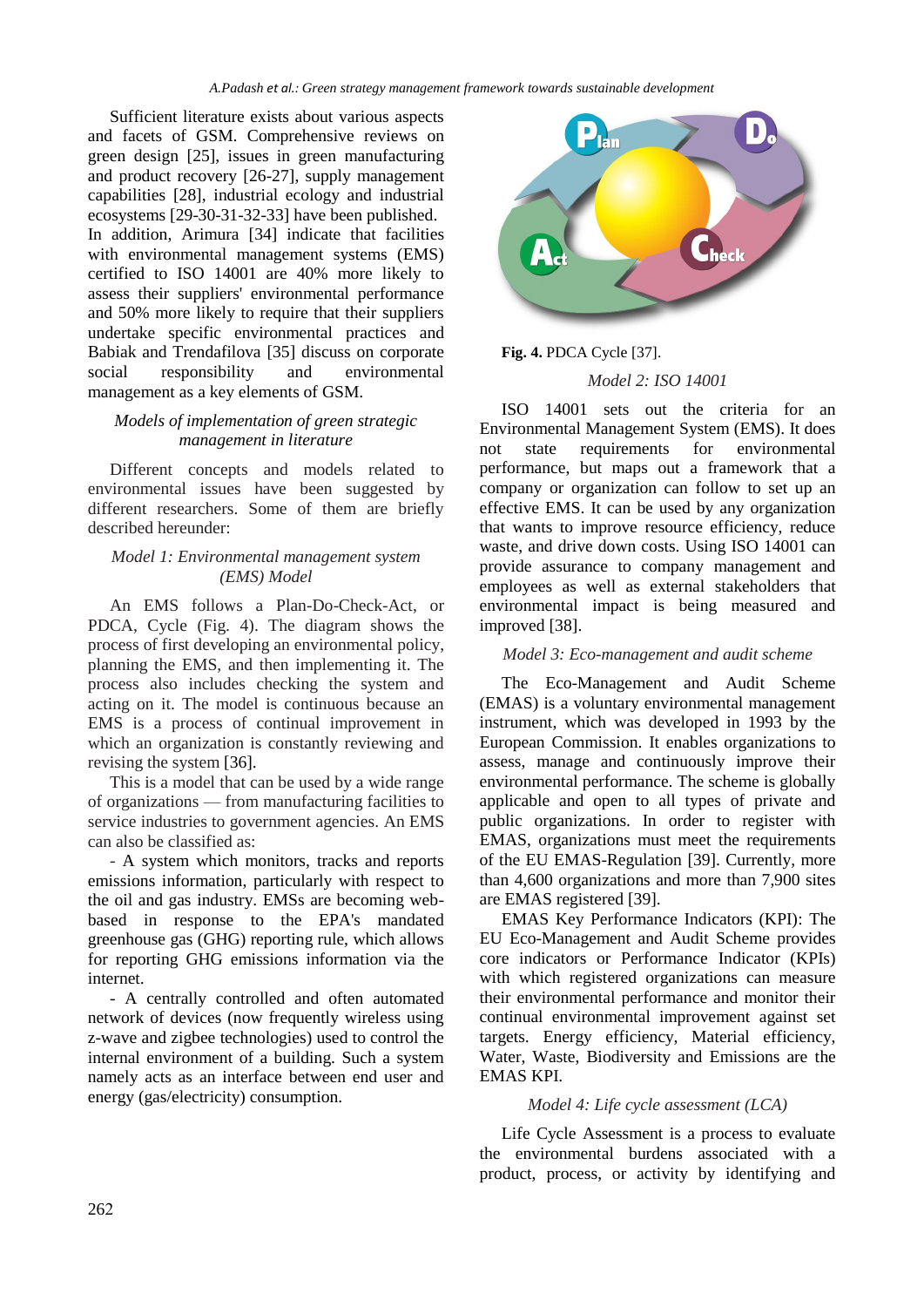quantifying energy and materials used and wastes released to the environment; to assess the impact of those energy and materials used and releases to the environment; and to identify and evaluate opportunities to affect environmental improvements. The assessment includes the entire life cycle of the product, process or activity, encompassing, extracting and processing raw materials; manufacturing, transportation and distribution; use, re-use, maintenance; recycling, and final disposal [40].

According to the ISO 14040 [41] and 14044 [41] standards, a Life Cycle Assessment is carried out in four distinct phases as illustrated in the figure shown to the right. The phases are often interdependent in that the results of one phase will inform how other phases are completed (Fig. 5. Phases of Life Cycle Analysis).





### *Model 5: Health, Safety and Environmental-Management System (HSE-MS)*

A Health, Safety and Environmental Management System (HSE-MS) monitors health, safety and environmental performance, similar to the way a financial management system monitor's expenditure and income and enables regular checks of a company's financial performance. An HSE integrates health and safety requirements with environmental management into a company's daily operations, long term planning and other quality management systems (Fig.6) [42].

An HSE-MS can assist a company in the following ways:

- Minimize environmental liabilities:
- Maximize the efficient use of resources;
- Minimize the hazard risk in company;
- Maximize the safety in procedure and structure of company;
- Reduce waste;
- Demonstrate a good corporate image;
- Build awareness of environmental concern among employees;
- Gain a better understanding of the environmental impacts of business activities; and
- Increase profit, improving environmental performance, through more efficient operations.



**Fig. 6.** The model of health, safety and environmental management system (HSE-MS) [43]

#### RESULTS

Based on integrating the categories and criteria identified from the literature sources, a green strategic management framework was designed for incorporating environmental criteria regarding the competency of green strategy into supplier selection in GSM. The 20 criteria were determined and categorized into five main clusters as follows (see Table 1).

### **CONCLUSION**

We classify the existing GSM probing into five broad categories based on the problem context in GSM; strategic management, environmental performance, green manufacturing, process management, management system, as shown in Fig. 7.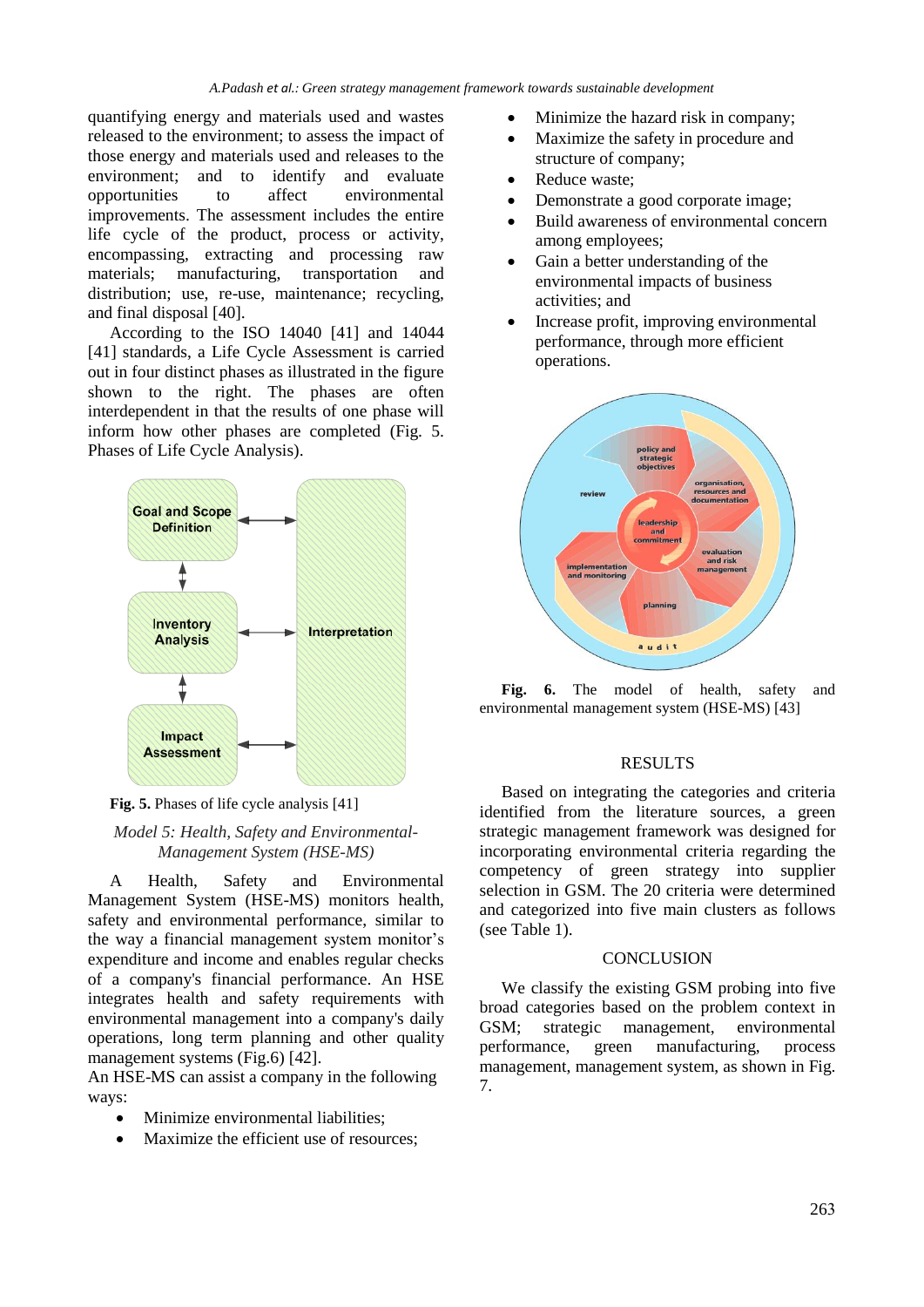| Dimension                       | Criteria                                                                           |              | <b>SD</b>    | <b>GSM</b> Models |              |              |            |                   |                                                                                                      |
|---------------------------------|------------------------------------------------------------------------------------|--------------|--------------|-------------------|--------------|--------------|------------|-------------------|------------------------------------------------------------------------------------------------------|
| (Purpose)                       |                                                                                    | 1            | Models<br>2  | <b>EMS</b>        | 14001        | <b>EMAS</b>  | <b>LCA</b> | <b>HSE</b>        | References                                                                                           |
| Strategic<br>Management<br>(D1) | <b>Environmental Based</b><br>Strategy                                             |              |              |                   |              |              |            | ✓                 | Padash [12]                                                                                          |
|                                 | Green Supply<br>Network<br>Design/Operation                                        |              |              |                   |              |              | ✓          |                   | Vafadarnikjoo [53]                                                                                   |
|                                 | Requirement of<br><b>Green Purchasing</b><br>Social Responsibility                 | $\checkmark$ | $\checkmark$ |                   |              |              | ✓          |                   | Wu & Chang [47];<br>Wu & Low [48]<br>Beheshti&Padash [44]                                            |
| Environmental<br>Performance    | Environmental<br>Regulation<br>(Domestic and                                       |              |              |                   |              | ✓            |            |                   | Mathiyazhagan & Haq<br>$[55]$                                                                        |
| (D2)                            | International<br>Agreements)                                                       |              |              |                   |              |              |            |                   |                                                                                                      |
|                                 | Environmental<br>Policy and Measures<br>and Monitoring                             |              |              | ✓                 | ✓            | ✓            | ✓          | ✓                 | Turner et al. [46];<br>Wu et al.[49]                                                                 |
|                                 | Control and<br>Reduction of                                                        |              |              |                   | ✓            |              |            | ✓                 | Wu & Low [54]                                                                                        |
|                                 | Emission<br>Waste Disposal<br>System (WDS)                                         |              |              | $\checkmark$      | ✓            |              |            | $\checkmark$      | Wu et al.[49]                                                                                        |
| Green<br>Manufacturing          | Green<br>Recycling/Reducing                                                        |              |              |                   | $\checkmark$ | $\checkmark$ | ✓          |                   | Dawei et al. [50]                                                                                    |
| (D3)                            | Inventory<br>Management                                                            |              |              |                   |              |              | ✓          |                   | Xiao et al. [51]                                                                                     |
|                                 | Life Cycle<br>Assessment (LCA)                                                     |              |              |                   |              |              | ✓          |                   | <b>UNEP/SETAC [40]</b>                                                                               |
|                                 | Environmental<br>Conscious Design<br>(ECD)                                         |              | ✓            |                   |              |              |            |                   | Madu et al.[52]                                                                                      |
| Process<br>Management           | Management of<br>Failure Mode and                                                  |              | ✓            |                   |              |              |            | ✓                 | Kuo & Chu [56]                                                                                       |
| (D4)                            | <b>Effect Analysis</b><br>Risk based<br>Inspection (RBI)                           |              |              |                   |              |              |            | ✓                 | Kuo & Chu [56]                                                                                       |
|                                 | Process Auditing                                                                   |              |              |                   |              |              |            | ✓                 | Hsiao et al. [57]                                                                                    |
|                                 | Management of<br>Hazardous material                                                |              |              |                   | ✓            |              |            | ✓                 | Hu & Kaabouch [58]                                                                                   |
| Management<br>System (D5)       | Environmental<br>Management System<br>and Eco-<br>Management<br>Auditing           |              |              |                   |              | ✓            |            |                   | Jabbour et al. [59]<br>Iraldo et al. [39]<br>Lam et al. [69]                                         |
|                                 | System(EMAS)<br><b>OHSAS 18001</b>                                                 |              |              |                   |              |              |            | ✓                 | Padash & Darabi [45]                                                                                 |
|                                 | Safety Management<br>System(SMS)<br><b>Energy Management</b><br>System (ISO 50001) |              | $\checkmark$ | $\checkmark$      | $\checkmark$ |              |            | ✓<br>$\checkmark$ | Padash & Darabi [45]<br>Nanyunja et al. [61]<br>Padash & Darabi [45],<br>Kumar & Bhimasingu<br>$[3]$ |

# Table 1. Criteria of supplier dimension to GSM (team study).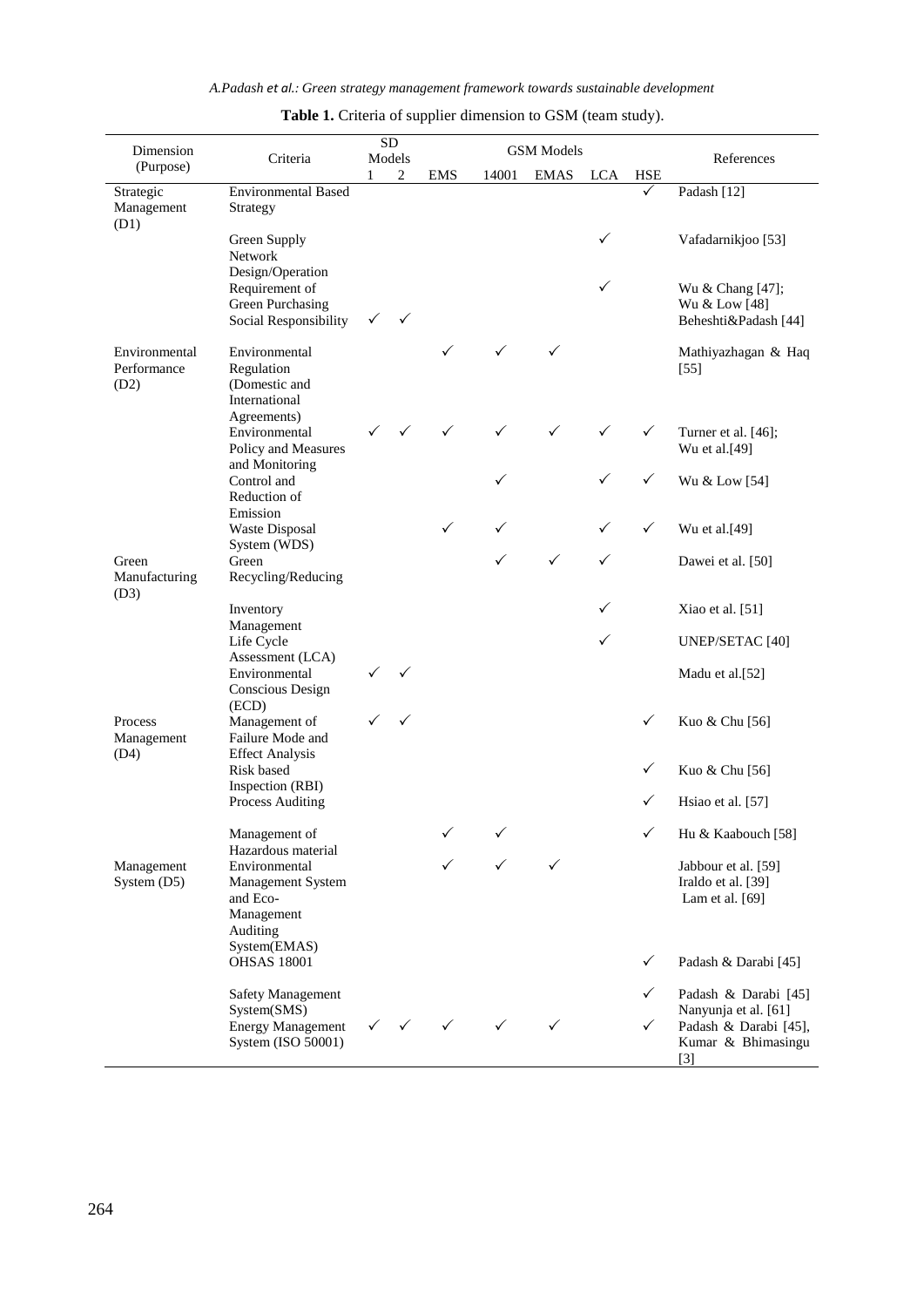*A.Padash et al.: Green strategy management framework towards sustainable development*



Fig. 7. GSM model for selecting strategies based AHP (team study).

In order to select the appropriate strategy, the basic elements and main activities of environmental strategic management can be determined with three type of strategies. These based on Johnson, Scholes and Whittington's [64] internationally-recognized book are the following:

- the strategic positioning of the company

- creating environmentally-conscious strategic alternatives

- the implementation of environmentallyconscious strategies

The conceptual model of the elements of strategies to supply GSM is illustrated in Fig.8.

The elements and activities illustrated in the model can be easily understood in environmental terms. In addition, they have a mostly positive influence on achieving the desired results. Naturally, the individual elements do not appear separately in the companies but interact simultaneously. However, in order to aid the readers' understanding and to integrate additional factors more easily, these elements are discussed as separate points below.

GSM can reduce the ecological impact of industrial activity without sacrificing quality, cost, reliability, performance or energy utilization efficiency. It involves a paradigm shift, going from end-of-pipe control to meet environmental regulations to the situation of not only minimizing ecological

damage, but also leading to overall economic profit. The area throws various challenges to practitioners, academicians and researchers.



**Fig. 8.** The conceptual model of the elements of strategies to supply GSM (Team Study).

#### SUGGESTIONS

This proposed framework must address the needs of various executives in developing and implementing green strategies in company along with best business. So, the strategies can start as a project which can be joined to form a crossorganizational program managing Environmental,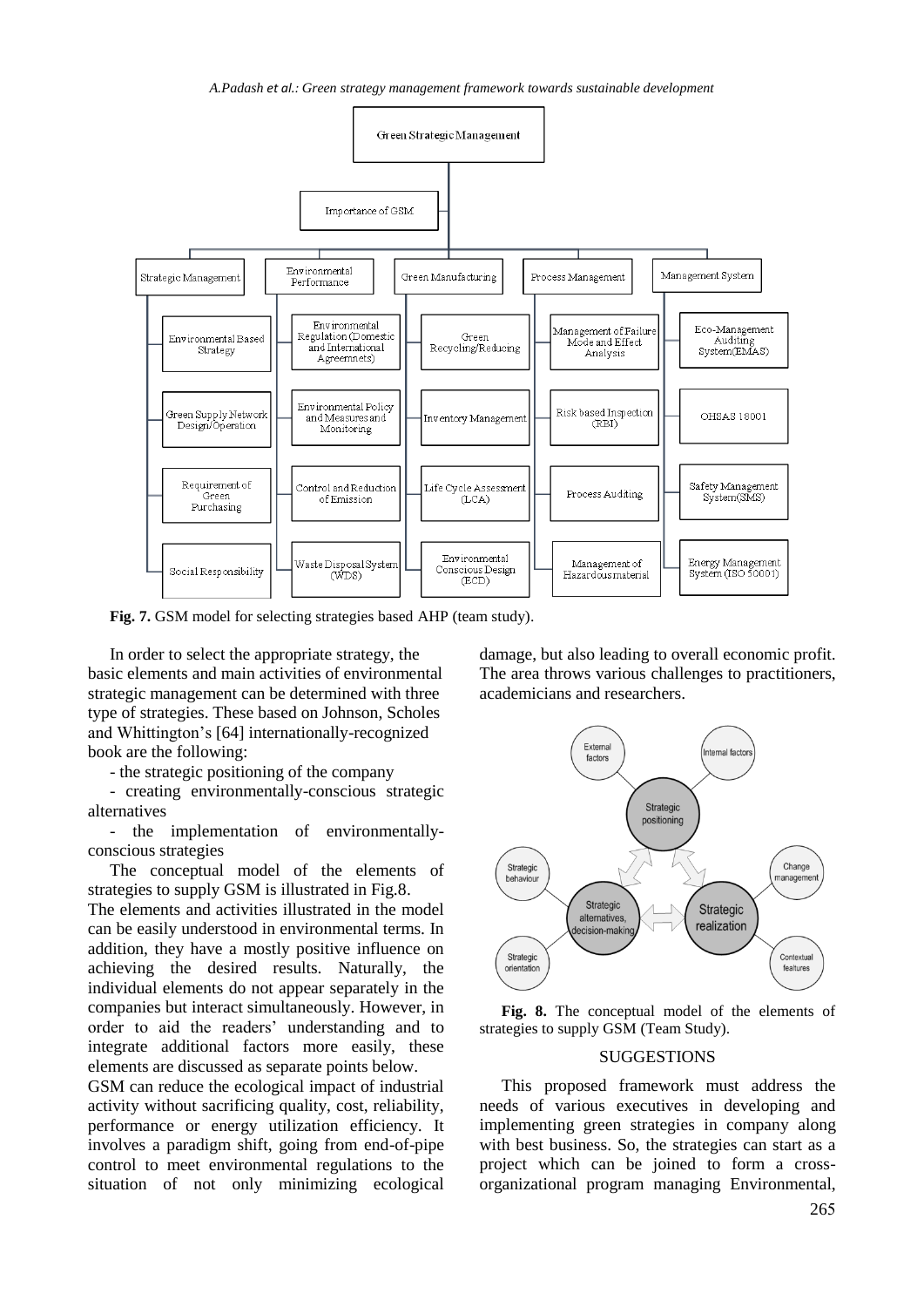Health, Safety and Energy (EHSE) issues in company. However, for effectiveness successfully of building and starting the frame work, as the learnt lessons, there is some special suggestions for the company who would like to start for the best green strategic management practice.Addressing any of those ten key components of a green strategy synchronous business can tangibly lower a company's energy usage and reduce its environmental impact. Addressing them in combination, however, can dramatically amplify those effects in making a company more competitive, successful and social responsible.

# *1. EHSE strategy*

The creation of an enterprise-wide EHSE strategy as part of an overarching corporate social responsibility plan can help companies address "green" issues, resulting in improved financial and EHSE outcomes. Issues to be considered include the alignment of a company's EHSE strategy into an overall business strategy and how EHSE values may be translated into an improved brand image.

# *2. Define Sustainability*

Be sure everyone is working from the same [definition of sustainability.](http://sustainability.about.com/od/Sustainability/a/What-Is-Sustainability.htm) When the company use the word sustainability, many customers have a very different interpretation of what the means. It's important to specifically define sustainability from the stakeholders involved.

# *3. People*

The impact of employee behaviors and policies on the environment is significant. Commute time and business travel form a large part of an individual's carbon footprint. The use of online collaboration tools and policies that support reduction in commuting and traveling can also have an impact on costs. Companies also are discovering that their EHSE policies and practices can impact their ability to attract and retain top talent.

# *4. Make Your Goals Green*

For each of your company existing goals, be sure to add realistic and doable actions, with outcomes that lead to sustainable outcomes. Look at company priorities through the lens of sustainability: financial, community and EHSE achievement. Perform a gap analysis to better understand where company land now, and what types of measures the company would like to achieve in the future - then set a timeline with specific and actionable steps to get there.

# *5. Property*

Companies need to reduce the cost and greenhouse gas emissions of their physical assetsfrom office buildings to truck fleets. The process starts with determining and managing the environmental impact of physical assets and properly maintaining all property for energyefficient operations and reduced environmental impact. Through improved maintenance and through improved tracking, deployment, location, and management of facilities and properties, reductions in environmental impact can be achieved.

# *6. Use measurable targets*

To help monitor company's green strategic plan, company will want to keep score of its progress. Third party certifications are now numbered in the hundreds. Be it a green cleaning designation such as Green Seal, a corporate sustainability program such as B Corp certification (B-Corp), or a green building rating like Leadership in Energy and Environmental Design (LEED), using a third party verification is the best key.

# *7. Product*

As companies begin to understand the EHSE impact of their products or services across the entire product lifecycle, they can design products in a manner that has a lower EHSE impact. Streamlining product development and manufacturing also means less material used, less waste created and less energy consumed. Concurrently, an examination of the product or service lifecycle often helps businesses find and exploit market opportunities. Finally, the need to reduce energy consumption is driving an increase in the energy-management intelligence built into certain products.

# *8. Communicate and educate*

A great green plan, poorly communicated, will go nowhere, so it is very important for every company to devise a plan to communicate the goals set in the strategic plan. Obtain feedback and get buy-in from employees early on in the process don't wait until the plan is complete to start talking about it. Make an announcement and conduct education and feedback sessions to ensure that everyone knows what's in the works - be it employees, investors, partners or vendors. On an ongoing basis, be sure to have monthly e-mail messages, announcements in newsletters, through your organizations blog, and posted on the wall in common areas. Share all or highlights of the plan and keep it forefront and center.

# *9. Information*

With data compounding between 35 percent and 70 percent annually in some industries, it's critical for companies to better manage their data infrastructures. Optimized collection, analysis, tiering and storage of key information helps companies comply with reporting mandates while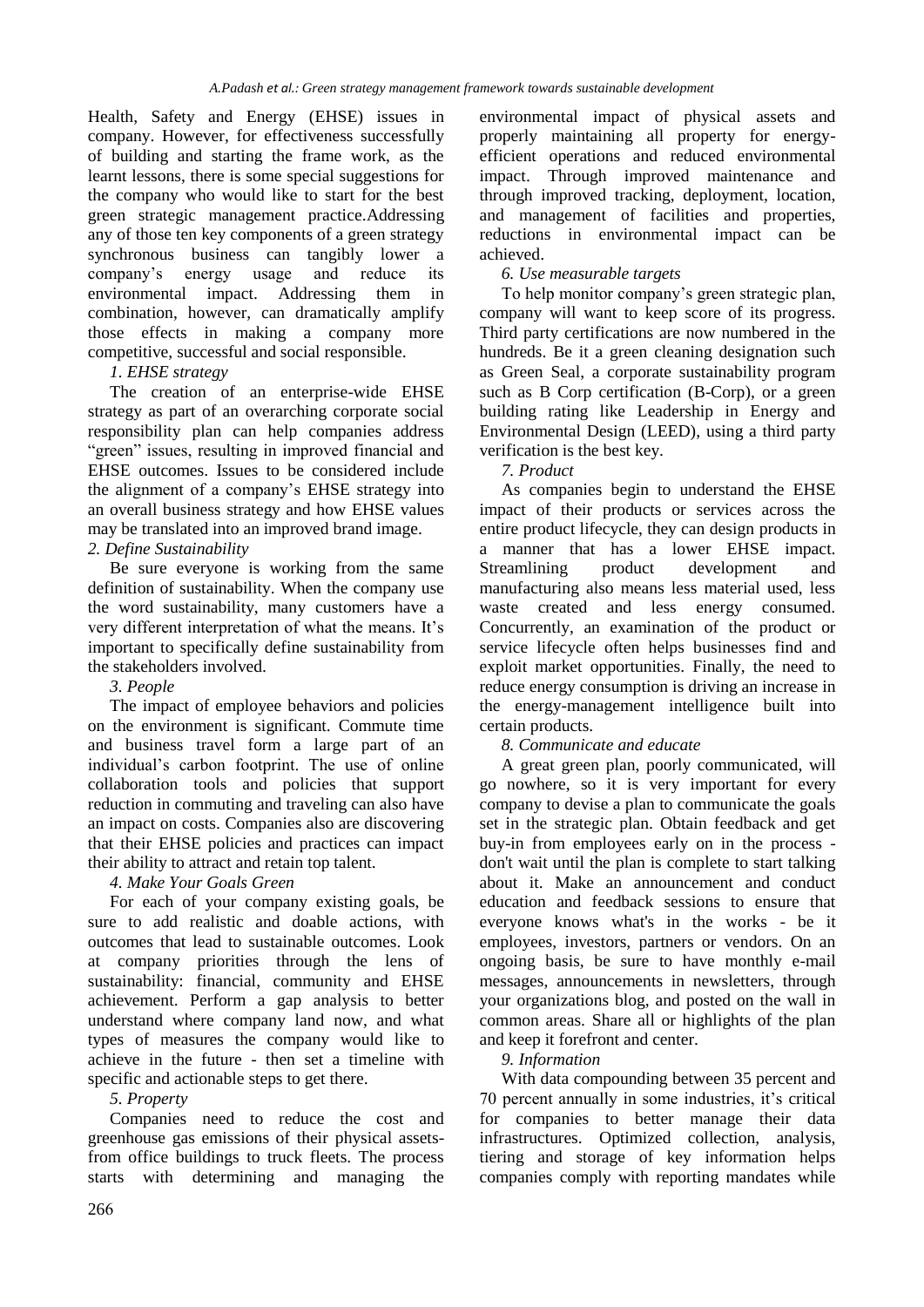minimizing their data footprints. These same information strategies improve business operations by improving information access and system response. They help reduce storage needs through sharing, elimination of redundancies and compression.

#### *10. Business operations*

Green strategy need to transform business processes to reduce EHSE impact for operations end-to-end. Consider energy or water consumption, as a start. Through the use of "smart" systems, dramatic efficiency improvement can take place. Any transformation plan put into place must be communicated to key stakeholders.

#### REFERENCES

- 1. W.C. Culley, Environmental and Quality Systems Integration. CRC Press, USA, 1998.
- 2. M. Watson, A.R.T. Emery, *Manag. Audit. J.*, **19**, 760 (2004).
- 3. B.T. Nones, S. Morques, R. Evgenio, 'A Theoretical Approach for Green Supply Chain Management, Federal University, Industrial Engineering Program, NATAL-BRAZIL, 2004.
- 4. J. Sarkis, *J. Cleaner Product.,* **11**, 397 (2003).
- 5. S. V. Walton, R.B. Handfield, S.T. Melnyk, *Int. J. Purchas. Mater. Manag.*, **34**, 2 (1998).
- 6. S. Srivastava, *Int. J. Manag. Review*, **9**, 53 (2007).
- 7. R.K. Mudgal, R. Shankar, P. Talib, T. Raj, *Int. J. Logistics Systems Manag.*, **7**, 81 (2010).
- 8. R. Nag, D.C. Hambrick, M.J. Chen, *Strategic Manag. J.***, 28**, 935 (2007).
- 9. R. Sroufe, *Product. Oper.Manag.*, **12**, 416 (2003).
- 10. Y. Su, Z. Jin, L. Yang, Web-Based Green Products Life Cycle Management Systems: Reverse Supply Chain Utilization, IGI Global, 2008, p. 301.
- 11. E.G. Olson, *J. Business Strategy*, **29**, 22 (2008).
- 12. A. Padash, in: World Renewable Energy Congress. Sweden: (2011), p.3034.
- 13. M. Easterby-Smith, R. Thorpe, A. Lowe, Management Research – An Introduction, London, SAGE Publications. 2002.
- 14.J. Meredith, *Int. J. Operations&Production Manag.*, **13**, 3 (1993).
- 15. T. L. Saaty, The analytic network process-decision making with dependence and feedback. Pittsburgh, PA: RWS Publications, 1996, p.82.
- 16. E. Kinosita, *Operations Research of Japan*, **48**(9), 677 (2003).
- 17. T. L. Saaty, Multiple criteria decision analysis: state of the art surveys, Springer, 2005, p.345.
- 18.J. Korhonen, *J. Cleaner Product.,* **12**, 809 (2004).
- 19. P. James, Urban Sustainability in Theory and Practice: Circles of Sustainability. London: Routledge, 2014, p.8.
- 20. A. Scerri, P. James, *Int. J. Soc. Res. Methodol.*, **13**, 41 (2010).
- 21.C. C. Williams, A.C. Millington, *The Geograph. J.*, **170**, 99 (2004).
- 22. W. M. Adams, in Report of the IUCN renowned thinkers meeting. UK: (2006), p. 31.
- 23. P. James, A. Scerri, Auditing Cities through Circles of Sustainability. Ashgate Publishing Ltd, 2011, p. 110.
- 24. T. Wilkerson, Can One Green Deliver Another?. Harvard Business School Publishing Corporation, 2005, p.4.
- 25. H.C. Zhang, T.C. Kuo, H. Lu, S.H. Huang, *J. Manufact. Systems*, **16**, 352 (1997).
- 26. V. D. R. Guide, V. Jayaraman, J.D. Linton, *J. Operat. Manag.*, **21**, 259 (2003).
- 27. A. Gungor, S.M. Gupta, *Computers & Ind. Eng.*, **36**, 811 (1999).
- 28. F.E. Bowen, P.D. Cousins, R.C. Lamming, A.C. Farukt, *Product. Operat. Manag.*, **10**, 174 (2001).
- 29. T.E. Graedel, *Resources, Conserv. Recyc.*, **34**, 107 (2002).
- 30.I. K. Hui, A.H.S. Chan, K.F. Pun, *J. Cleaner Product.,* **9**, 269 (2001).
- 31.B. Kaiser, P.D. Eagan, H. Shaner, *Environ. Health Perspect.*, **109**, 205 (2001).
- 32.J. Sarkis, J.J. Cordeiro, *Eur. J. Operat. Res.*, **135**, 102 (2001).
- 33. Q. Zhu, J. Sarkis, *J. Operat. Manag.*, **22**, 265 (2004).
- 34. T. H. Arimura, N. Darnall, H. Katayama, *J. Environ. Econ. Manag.*, **61**, 170 (2011).
- 35. K. Babiak, S. Trendafilova, *Corporate Soc. Respons. Environ. Manag.*, **18,** 11 (2011).
- 36. G. E. Fryxell, C. W-H. Lo, S.S. Chung, *Environ. Manag.*, **33**, 239 (2004).
- 37. H.A. Hahn, in: Conference on Systemics, Cybernetics and Informatics. United States: (2012), p. LA-UR-12-23818.
- 38. P. Bansal, T. Hunter, *J. Business Ethics*, **46**, 289 (2003).
- 39. F. Iraldo, F. Testa, M. Frey, *J. Cleaner Product.,* **17**, 1444 (2009).
- 40. UNEP/SETAC, Guidelines for Life-Cycle Assessment: A 'Code of Practice', Brussels, 2005, p.104.
- 41. M. Finkbeiner, A. Inaba, R. Tan, K. Christiansen, H-J. Klüppel, *The Int. J. Life Cycle Assess.*, **11**, 80 (2006).
- 42. A. Padash, M. Khodaparast, A. K. Nejadian, Sustainable development through matching requirement of energy management in HSE-MS, Renewable Energy 2010, Pacifico Yokohama, Japan, 2010.
- 43. E&P Forum, Guidelines for the Development and Application of Health, Safety and Environmental Management Systems, IOGP Press, 1994, p.4.
- 44. A. Beheshti, A. Padash, Successful Sustainability by Matching of Environmental, Health, Safety and Social Responsibility Strategy in Project, 25thEuropean Conference on Operational Research Vilnius 2012 Volume 23 Euro Working Group Methodology of Societal Complexity. Vilnius, 2012.
- 45. A. Padash, H. Darabi, Green Sustainable Island by Implementation of Environmental, Health, Safety and Energy Strategy in QESHM Island -IRAN, 5<sup>th</sup>